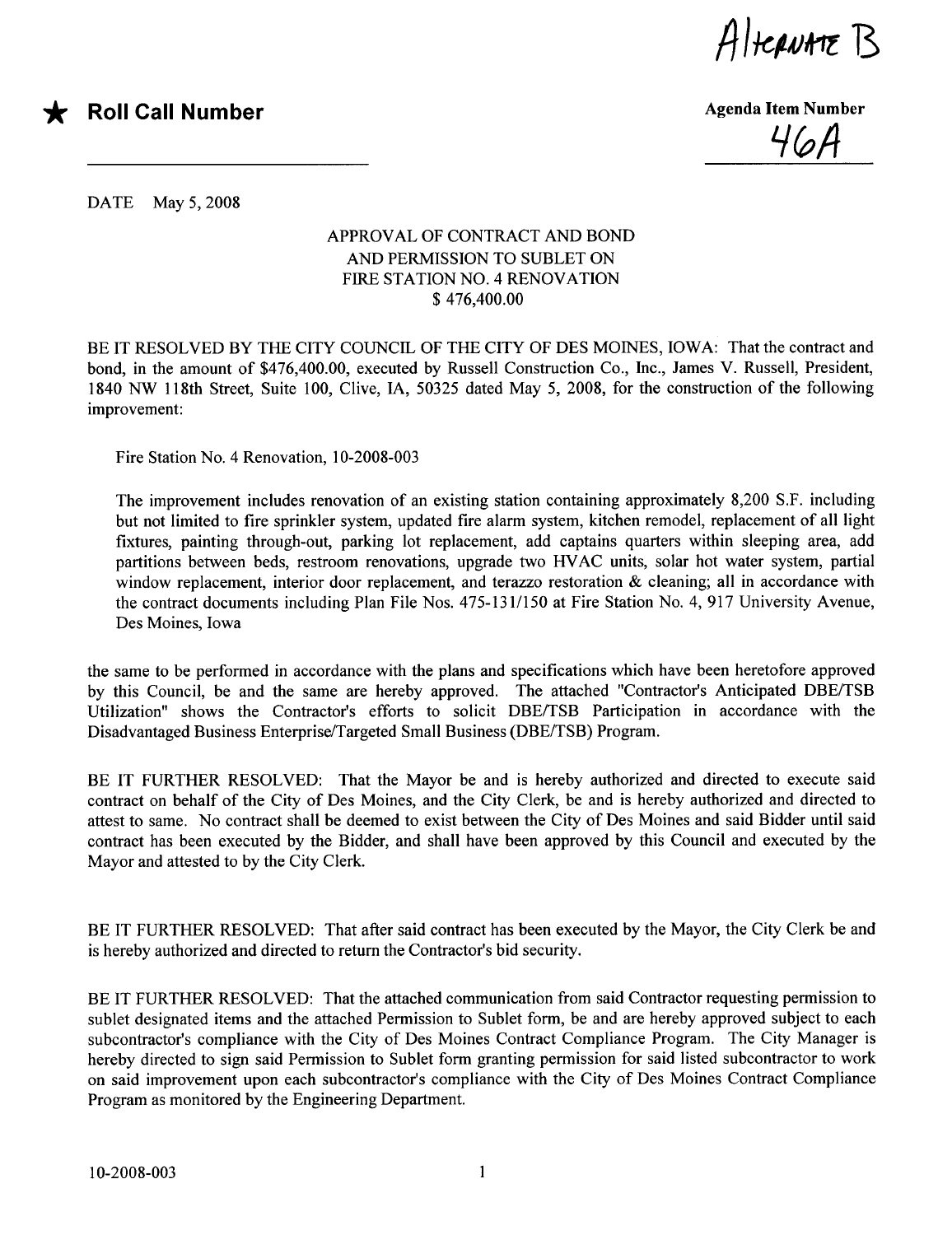$A$ HERNAE $B$ 

\* Roll Call Number Agenda Item Number Agenda Item Number

 $6A$ 

DATE May 5, 2008

BE IT FURTHER RESOLVED: That the Des Moines Finance Director is hereby authorized to encumber this contract amount against the funds as identified below, and to acquire Builder's Risk Insurance, if appropriate, for the above referenced improvement.

Moved by to adopt.

FORM APPROVED *Kathleen Vanleyforl Ly GD* Kathleen Vanderpool

Deputy City Attorney

Funding Source: 2007-2008 CIP, Page Fire-7, Fire Station Remodeling, FIR016, Being: \$261,400 in available G. O. Bonds with \$215,000 from bonds to be issued

| <b>COUNCIL ACTION</b> | <b>YEAS</b> | <b>NAYS</b> | <b>PASS</b> | <b>ABSENT</b>   | I, Diane Rauh, City Clerk of said City Council, hereby      |  |  |  |
|-----------------------|-------------|-------------|-------------|-----------------|-------------------------------------------------------------|--|--|--|
| <b>COWNIE</b>         |             |             |             |                 | certify that at a meeting of the City Council, held on the  |  |  |  |
| <b>COLEMAN</b>        |             |             |             |                 | above date, among other proceedings the above was           |  |  |  |
| <b>HENSLEY</b>        |             |             |             |                 | adopted.<br>IN WITNESS WHEREOF, I have hereunto set my hand |  |  |  |
| <b>KIERNAN</b>        |             |             |             |                 |                                                             |  |  |  |
| <b>MAHAFFEY</b>       |             |             |             |                 |                                                             |  |  |  |
| <b>MEYER</b>          |             |             |             |                 | and affixed my seal the day and year first above written.   |  |  |  |
| <b>VLASSIS</b>        |             |             |             |                 |                                                             |  |  |  |
| <b>TOTAL</b>          |             |             |             |                 |                                                             |  |  |  |
| <b>MOTION CARRIED</b> |             |             |             | <b>APPROVED</b> |                                                             |  |  |  |
|                       |             |             |             |                 |                                                             |  |  |  |
|                       |             |             |             |                 |                                                             |  |  |  |
|                       |             |             |             | Mayor           |                                                             |  |  |  |
|                       |             |             |             |                 | City Clerk                                                  |  |  |  |